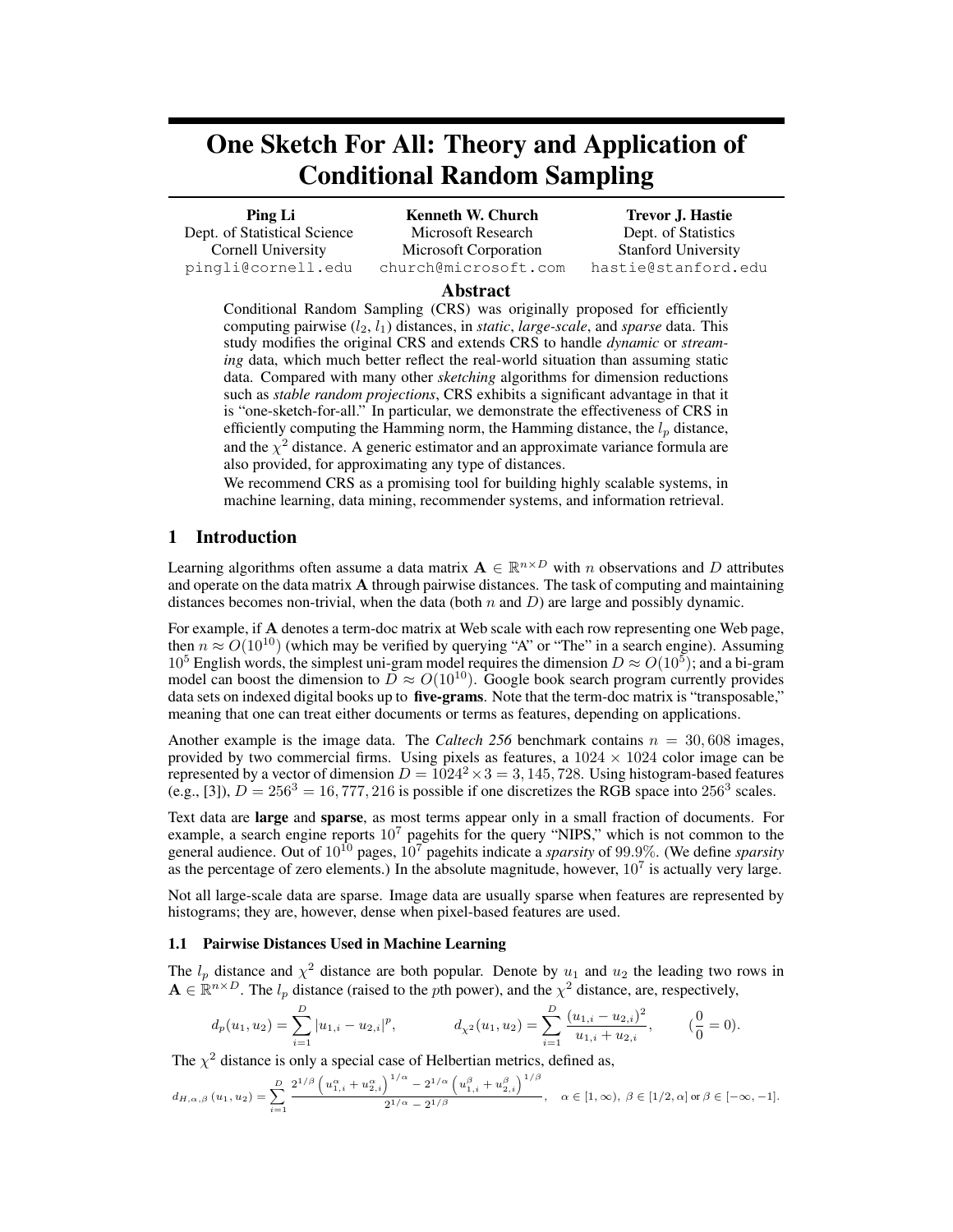Helbertian metrics are defined over probability space[7] and hence suitable for data generated from histograms, e.g., the "bag-of-words" model. For applications in text and images using SVM, empirical studies have demonstrated the superiority of Helbertian metrics over  $l_p$  distances[3, 7, 9].

More generally, we are interested in any linear summary statistics which can be written in the form:

$$
d_g(u_1, u_2) = \sum_{i=1}^{D} g(u_{1,i}, u_{2,i}),
$$
\n(1)

for any generic function g. An efficient method for computing (1) for any g would be desirable.

## 1.2 Bottleneck in Distance/Kernel-based Learning Algorithms

A ubiquitous task in learning is to compute, store, update, and retrieve various types of *distances*[17]. For popular kernel SVM solvers including the SMO algorithm[16], storing and computing kernels is the major bottleneck[2], because computing kernels is expensive, and more seriously, storing the full kernel matrix in memory is infeasible when the number of observations  $n > 10^5$ .

One popular strategy is to evaluate kernels on the fly $[2]$ . This works well in low-dimensional data (i.e., relatively small D). With high-dimensional data, however, either computing distances ondemand becomes too slow or the data matrix  $\mathbf{A} \in \mathbb{R}^{n \times D}$  itself may not fit in memory.

We should emphasize that this challenge is a universal issue in distance-based methods, not limited to SVMs. For example, popular clustering algorithms and multi-dimensional scaling algorithms require frequently accessing a (di)similarity matrix, which is usually distance-based.

In addition to computing and storing distances, another general issue is that, for many real-world applications, entries of the data matrix may be frequently updated, for example, data streams[15]. There have been considerable studies on learning from dynamic data, e.g., [5, 1]. Since streaming data are often not stored (even on disks), computing and updating distances becomes challenging.

## 1.3 Contributions and Paper Organization

*Conditional Random Sampling (CRS)*[12, 13] was originally proposed for efficiently computing pairwise  $(l_2 \text{ and } l_1)$  distances, in large-scale static data. The contributions of this paper are:

- 1. We extend CRS to handle dynamic data. For example, entries of a matrix may vary over time, or the data matrix may not be stored at all. We illustrate that CRS has the one-sketchfor-all property, meaning that the same set of samples/sketches can be used for computing any linear summary statistics (1). This is a significant advantage over many other dimension reduction or data stream algorithms. For example, the method of *stable random projections (SRP)*[8, 10, 14] was designed for estimating the  $l_p$  norms/distances for a fixed p with  $0 < p \le 2$ . Recently, a new method named *Compressed Counting*[11] is able to very efficiently approximate the  $l_p$  moments of data streams when  $p \approx 1$ .
- 2. We introduce a modification to the original CRS and theoretically justify that this modification makes CRS rigorous, at least for computing the Hamming norm, an important application in databases. We point out the original CRS was based on a heuristic argument.
- 3. We apply CRS for computing Hilbertian metrics[7], a popular family of distances for constructing kernels in SVM. We focus on a special case, by demonstrating that CRS is effective in approximating the  $\chi^2$  distance.

Section 2 reviews the original CRS. Section 3 extends CRS to dynamic/streaming data. Section 4 focuses on using CRS to estimate the Hamming norm of a single vector, based on which Section 5 provides a generic estimation procedure for CRS, for estimating any linear summary statistics, with the focus on the Hamming distance and the  $\chi^2$  distance. Finally, Section 6 concludes the paper.

# 2 Conditional Random Sampling (CRS), the Original Version

*Conditional Random Sampling (CRS)*[12, 13] is a local sampling strategy. Since distances are *local* (i.e., one pair at a time), there is no need to consider the whole matrix at one time.

As the first step, CRS applies a random permutation on the columns of  $A \in \mathbb{R}^{n \times D}$ . Figure 1(a) provides an example of a column-permuted data matrix. The next step of CRS is to construct a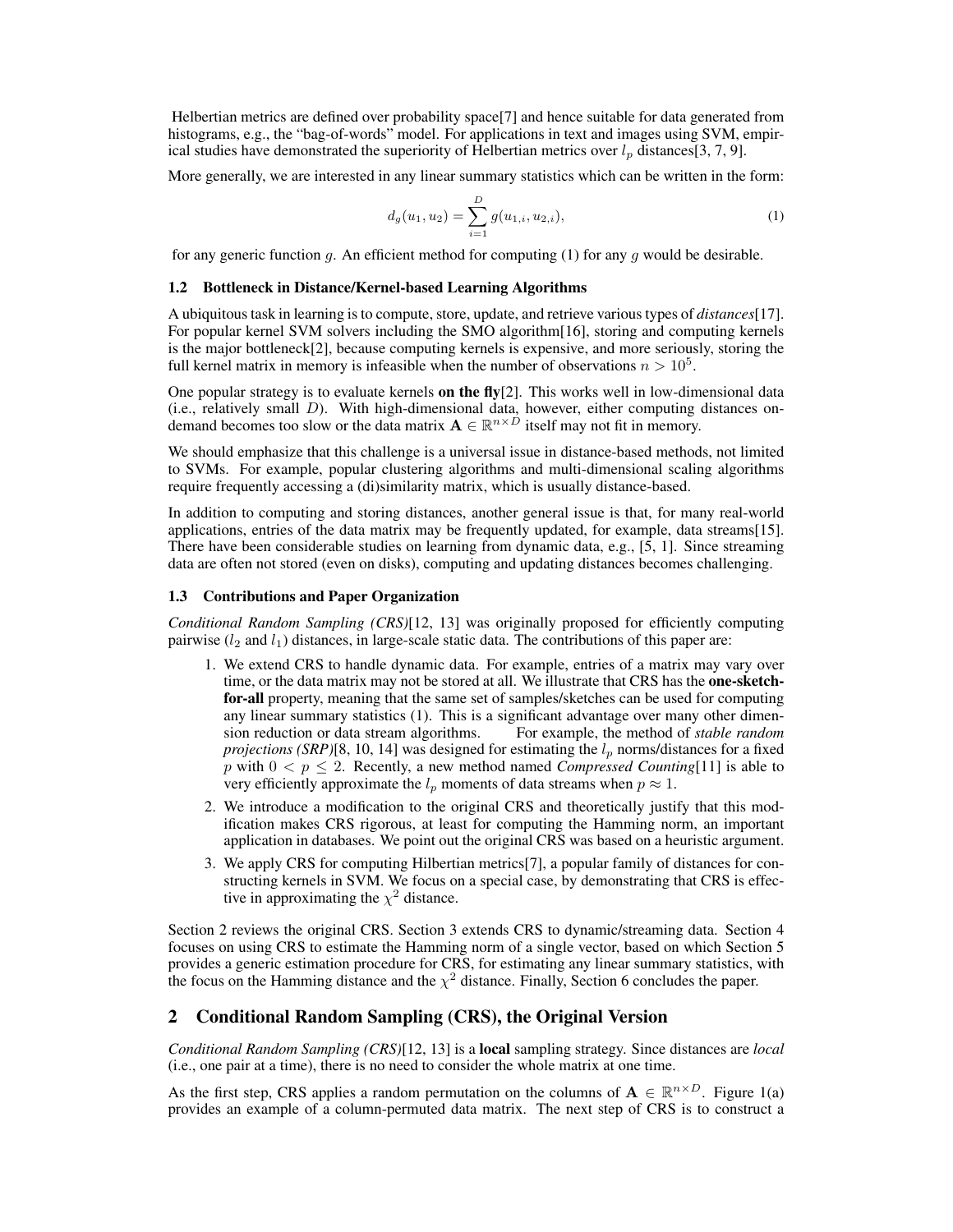*sketch* for each row of the data matrix. A sketch can be viewed as a linked list which stores a small fraction of the non-zero entries from the front of each row. Figure 1(b) demonstrates three sketches corresponding to the three rows of the (column) permuted data matrix in Figure 1(a).

|  |  |  |  | $u_1$ 5 0 0 1 0 7 0 0 0 8 0 1 0 8 0 2  |  |  |  |
|--|--|--|--|----------------------------------------|--|--|--|
|  |  |  |  | $u_2$ 0 9 2 0 6 0 0 7 0 5 0 0 4 0 0 13 |  |  |  |
|  |  |  |  | $u_3$ 0 4 0 0 2 0 0 0 8 0 0 3 0 0 12 0 |  |  |  |
|  |  |  |  | (a) Permuted data matrix               |  |  |  |

Figure 1: (a): A data matrix with three rows and  $D = 16$  columns. We assume the columns are already permuted. (b): Sketches are the first  $k_i$  non-zero entries ascending by IDs (here  $k_i = 4$ ).

In Figure 1, the sketch for row  $u_i$  is denoted by  $K_i$ . Each element of  $K_i$  is a tuple "ID {val}," where "ID" is the column ID after the permutation and "{val}" is the value of that entry.

Consider two rows  $u_1$  and  $u_2$ . The last (largest) IDs of sketches K<sub>1</sub> and K<sub>2</sub> are max(ID(K<sub>1</sub>)) = 10 and max( $ID(K_2)$ ) = 8, respectively. Here, " $ID(K)$ " stands for the vector of IDs in the sketch K. It is clear that K<sub>1</sub> and K<sub>2</sub> contain all information about  $u_1$  and  $u_2$  from columns 1 to min(10, 8) = 8. Had we directly taken the first  $D_s = 8$  columns from the permuted data matrix, we would obtain the same non-zero entries as in  $K_1$  and  $K_2$ , if we exclude elements in  $K_1$  and  $K_2$  whose IDs  $> D_s = 8$ . in this example, the element  $10\{8\}$  in sketch  $K_1$  is excluded.

On the other hand, since the columns are already permuted, any  $D_s$  columns constitute a random sample of size  $D_s$ . This means, by only looking at sketches  $K_1$  and  $K_2$ , one can obtain a "random" sample of size  $D_s$ . By statistics theory, one can easily obtain an **unbiased** estimate of any linear summary statistics from a random sample. Since  $D_s$  is unknown until we look at  $K_1$  and  $K_2$  together, [13] viewed this as a random sample **conditioning** on  $D_s$ .

Note that the  $D_s$  varies pairwise. When considering the rows  $u_1$  and  $u_3$ , the sketches  $K_1$  and  $K_3$ suggest their  $D_s = min(max(ID(K_1)), max(ID(K_3))) = min(10,12) = 10.$ 

In this study, we point out that, although the "conditioning" argument appeared intuitive, it is only a (good) heuristic. There are two ways to understand why this argument is not strictly correct.

Consider a *true* random sample of size  $D_s$ , directly obtained from the first  $D_s$  columns of the permuted data matrix. Assuming sparse data, elements at the  $D<sub>s</sub>$ th column should be most likely zero. However, in the "conditional random sample" obtained from CRS, at least one element at the  $D<sub>s</sub>$ th column is non-zero. Thus, the estimates of the original CRS are, strictly speaking, **biased**.

For a more obvious example, we can consider two rows with exactly one non-zero entry in each row at the same column. The original CRS can not obtain an unbiased estimate unless  $D_s = D$ .

# 3 CRS for Dynamic Data and Introduction to Stable Random Projections

The original CRS was proposed for static data. In reality, the "data matrix" may be frequently updated. When data arrive in a streaming fashion, they often will not be stored (even on disks)[15]. Thus, a one-pass algorithm is needed to compute and update distances for training. Learning with dynamic (or incremental) data has become an active topic of research, e.g., [5, 1].

#### 3.1 Dynamic/Streaming Data

We first consider only one data vector  $u$  of length  $D$  (viewed as one row in the data matrix). At each time t, there is an input stream  $s_t = (i_t, I_t)$ ,  $i_t \in [1, D]$  which updates u (denoted by  $u_t$ ) by

$$
u_t[i_t] = \mathcal{H}(u_{t-1}[i_t], I_t),
$$

where  $I_t$  is the increment/decrement at time t and H is an updating function. The so-called *Turnstile* model [15] is extremely popular and assumes a linear updating function H, i.e.,

$$
u_t[i_t] = u_{t-1}[i_t] + I_t.
$$
\n(2)

For example,  $u_t[i_t]$  can represent the number of orders a "user" i has purchased up to time t, where a user may be identified by his/her IP address (i.e.,  $i \in [1, D = 2^{64}]$ );  $I_t$  is the number of orders the user *i* orders (i.e.,  $I_t > 0$ ) or cancels (i.e.,  $I_t < 0$ ) at time *t*.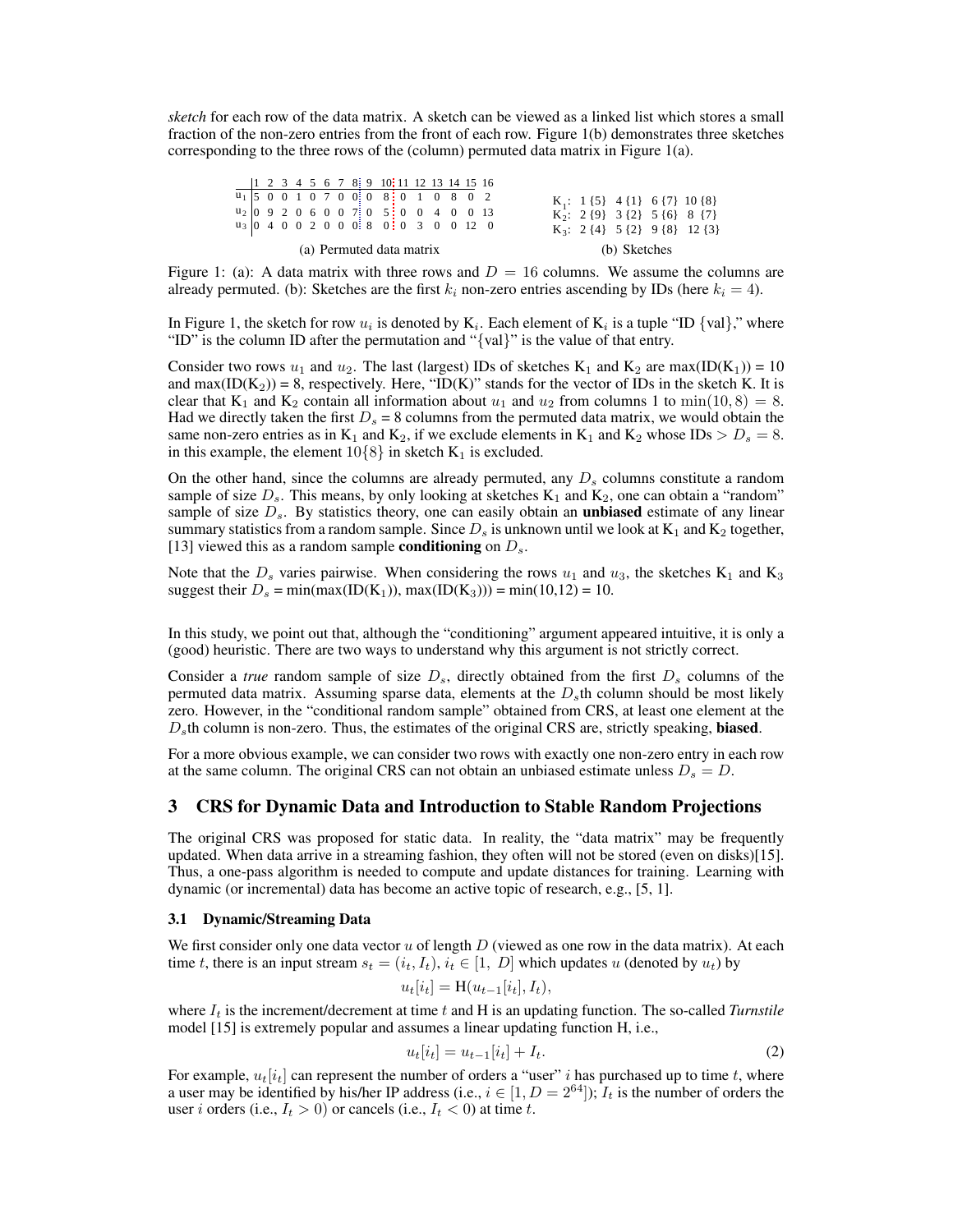In terms of the data matrix  $A \in \mathbb{R}^{n \times D}$ , we can view it to be a collection of n data streams.

## 3.2 CRS for Streaming Data

For each stream  $u_t$ , we maintain a sketch K with length (i.e., capacity) k. Each entry of K is a tuple "ID $\{val\}$ ." Initially, all entries are empty. The procedure for sketch construction works as follows:

- 1. Generate a random permutation  $\pi : [1, D] \rightarrow [1, D]$ .
- 2. For each  $s_t = (i_t, I_t)$ , if  $\pi[i_t] > \max(\text{ID}(K))$  and the capacity of K is reached, do nothing.
- 3. Suppose  $\pi[i_t] \leq \max(\text{ID}(K))$  or the capacity of K is not reached. If an entry with ID =  $\pi[i_t]$  does not exist, insert a new entry. Otherwise, update that entry according to  $\mathbf{H}$ .
- 4. Apply the procedure to each data stream using the same random permutation mapping  $\pi$ .

Once sketches are constructed, the estimation procedure will be the same regardless whether the original data are dynamic or static. Thus, we will use static data to verify some estimators of CRS.

## 3.3 (Symmetric) Stable Random Projections (SRP)

Since the method of *(symmetric) stable random projections (SRP)*[8, 10] has become a standard algorithm for data stream computations, we very briefly introduce SRP for the sake of comparisons.

The procedure of SRP is to multiply the data matrix  $\mathbf{A} \in \mathbb{R}^{n \times D}$  by a random matrix  $\mathbf{R} \in \mathbb{R}^{D \times k}$ , whose entries are i.i.d. samples from a standard (symmetric) stable distribution  $S(p, 1)$ ,  $0 < p \le 2$ .

Consider two rows,  $u_1$  and  $u_2$ , in A. By properties of stable distributions, the projected vectors  $v_1 = \mathbf{R}^{\mathrm{T}} u_1$  and  $v_2 = \mathbf{R}^{\mathrm{T}} u_2$  have i.i.d. stable entries, i.e., for  $j = 1$  to k,

$$
v_{1,j} \sim S\left(p, F_p = \sum_{i=1}^D |u_{1,i}|^p\right), \qquad v_{1,j} - v_{2,j} \sim S\left(p, d_p = \sum_{i=1}^D |u_{1,i} - u_{2,i}|^p\right).
$$

Thus, one can estimate an individual norm or distance from  $k$  samples. SRP is applicable to dynamic/streaming data, provided the data follow the *Turnstile* model in (2). Because the *Turnstile* model is linear and matrix multiplication is also linear, one can conduct  $\mathbf{A} \times \mathbf{R}$  incrementally.

Compared with *Conditional Random Sampling (CRS)*, SRP has an elegant mathematical derivation, with various interesting estimators and rigorous sample complexity bounds, i.e., k can be predetermined in fully rigorous fashion. The accuracy of SRP is not affected by heavy-tailed data.

CRS, however, exhibits certain advantages over SRP:

- *CRS is "one-sketch-for-all"*. The same sketch of CRS can approximate any linear summary statistics (1). SRP is limited to the  $l_p$  norm and distance with  $0 < p \le 2$ . One has to conduct SRP 10 times (and store 10 sets of sketches) if 10 different  $p$  values are needed.
- *CRS allows "term-weighting" in dynamic data*. In machine learning, the distances are often computed using weighted data (e.g.,  $\sqrt{u_{1,i}}$  or  $\log(1 + u_{1,i})$ ), which is critical for good performance. For static data, one can first term-weight the data before applying SRP. For dynamic data, however, there is no way to trace back the original data after projections.
- *CRS is not restricted to the Turnstile model*.
- *CRS is not necessary less accurate*, especially for sparse data or binary data.

# 4 Approximating Hamming Norms in Dynamic Data

Counting the Hamming norm (i.e., number of non-zeros) in an exceptionally long, dynamic vector has important applications [4, 15]. For example, if a vector  $u_t$  records the numbers of items users have ordered, one meaningful question to ask may be " how many distinct users are there?"

The purpose of this section is three-fold. (1) This is the case we can rigorously analyze CRS and propose a truly unbiased estimator. (2) This analysis brings better insights and more reasonable estimators for pairs of data vectors. (3) In this case, despite its simplicity, CRS theoretically achieves similar accuracy as stable random projections (SRP). Empirically, CRS (slightly) outperforms SRP.

<sup>&</sup>lt;sup>1</sup>We leave it for particular applications to decide whether an entry updated to zero should be discarded or should be kept in the sketch. In reality, this case does not occur often. For example, the most important type of data streams[15] is "insertion-only," meaning that the values will never decrease.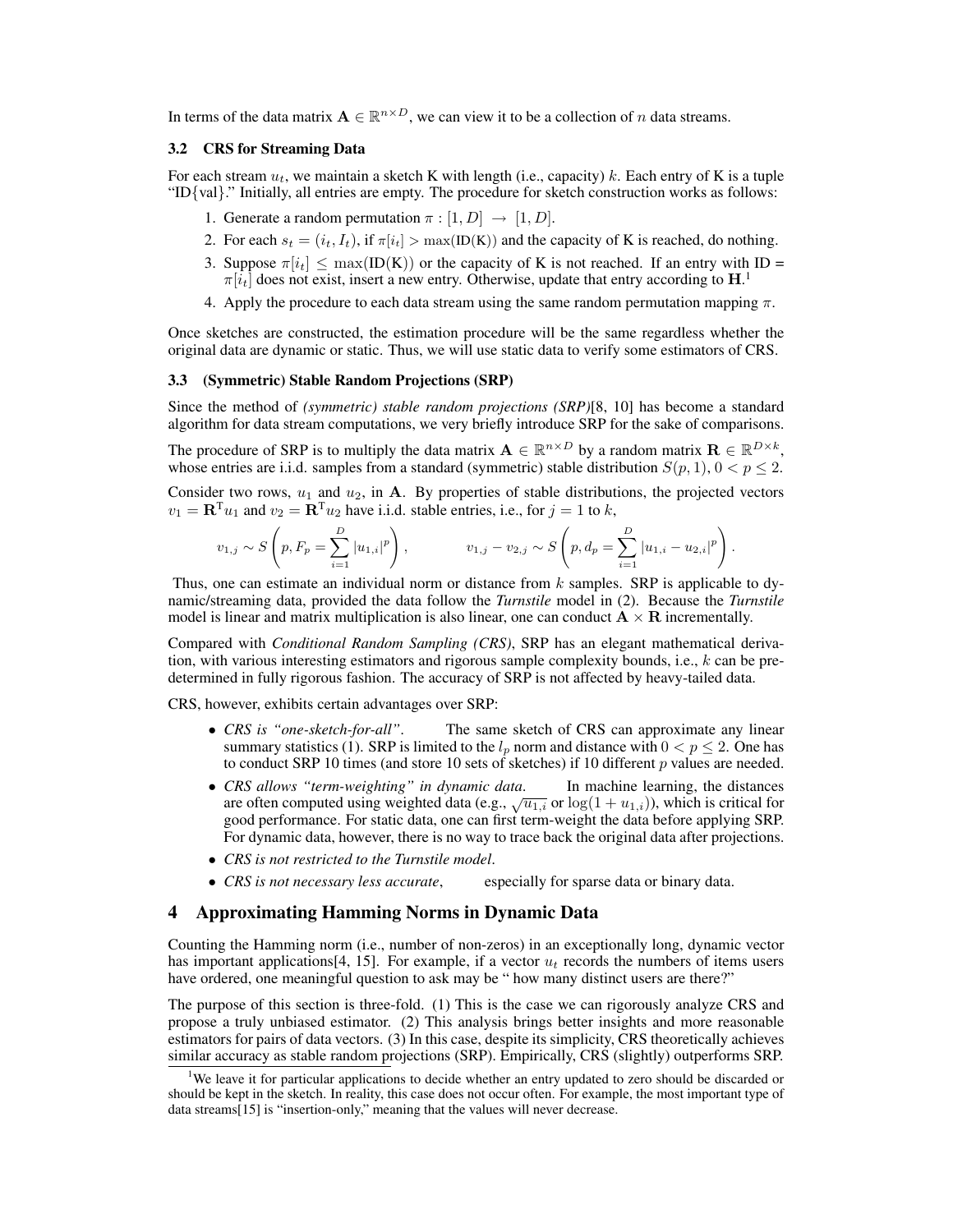#### 4.1 The Proposed (Unbiased) Estimator and Variance

Suppose we have obtained the sketch K. For example, consider the first row in Figure 1:  $D = 16$ ,  $k = 4$  and the number of non-zeros  $f = 7$ . Lemma 1 (whose proof is omitted) proposes an unbiased estimator of f, denoted by f, and a biased estimator based on the maximum likelihood,  $f_{mle}$ .

#### Lemma 1

$$
\hat{f} = \frac{D(k-1)}{Z-1}, \qquad Z = \max(ID(K)), \qquad E(\hat{f}) = f, \qquad D \ge f \ge k > 1
$$
\n
$$
\text{Var}\left(\hat{f}\right) < V_f^U = \frac{f^2 - f}{k-2} \frac{D}{D-1} - \frac{(D-f)f}{D-1}, \qquad (k > 2)
$$
\n
$$
\text{Var}\left(\hat{f}\right) > V_f^L = V_f^U - \frac{(k-1)f(f-1)(f-2)D}{(k-2)(k-3)(D-1)(D-2)}, \qquad (k > 3).
$$

*Assume*  $f/D$  *is small and*  $k/f$  *is also small, then*  $Var\left(f\right) = \frac{f^2}{k} + O\left(\frac{1}{k^2}\right)$ ¢ *.*

*The maximum likelihood estimator is*  $\hat{f}_{mle} = \frac{k(D+1)}{Z} - 1$ .

Note that, since Var  $(\hat{f})/f^2 \approx 1/k$ , independent of the data, the estimator  $\hat{f}$  actually has the worstcase complexity bound similar to that of SRP[10], although the precise constant is not easy to obtain.

#### 4.2 The Approximation Using the Conditioning Argument

Interestingly, this estimator,  $\hat{f} = \frac{D(k-1)}{\max(\text{ID}(K)) - 1}$ , appears to be the estimator for a hypergeometric random sample of size  $D_s = \max(\text{ID}(K)) - 1$ . That is, suppose we randomly pick  $D_s$  balls (without replacement) from a pool of  $D$  balls and we observe that  $k'$  balls are red; then a natural (and unbiased) estimator for the total number of red balls would be  $\frac{D}{D_s}k'$ ; here  $k'=k-1$ .

This seems to imply that the "conditioning" argument in the original CRS in Section 2 is "correct" if we make a simple modification by using the  $D_s$  which is the original  $D_s$  minus 1. While this is what we will recommend as the modified CRS, it is only a close approximation.

Consider  $\hat{f}_{app} = \hat{f}$ , where we assume  $\hat{f}_{app}$  is the estimator for the hypergeometric distribution, then

$$
\text{Var}\left(\hat{f}_{app}|D_s = Z - 1\right) = \frac{D^2}{D_s^2} D_s \frac{f}{D} \left(1 - \frac{f}{D}\right) \times \frac{D - D_s}{D - 1} = \frac{D}{D - 1} \left(\frac{D}{D_s} - 1\right) f \left(1 - \frac{f}{D}\right)
$$
\n
$$
\text{Var}\left(\hat{f}_{app}\right) = \text{E}\left(\text{Var}\left(\hat{f}_{app}|D_s\right)\right) = \frac{D}{D - 1} \left(\text{E}\left(\frac{D}{Z - 1}\right) - 1\right) f \left(1 - \frac{f}{D}\right) = \frac{Df}{D - 1} \left(\frac{f}{k - 1} - 1\right) \left(1 - \frac{f}{D}\right) \tag{3}
$$

## 4.3 Comparisons with Stable Random Projections (SRP)

Based on the observation that  $f = \lim_{p\to 0+} \sum_{i=1}^{D} |u_i|^p$ , [4] proposed using SRP to approximate the  $l_p$  norm with very small p, as an approximation to f. For  $p \to 0^+$ , the recent work for SRP [10] proposed the *harmonic mean* estimator. Recall that after projections  $v = \mathbf{R}^{T} u \in \mathbb{R}^{k}$  consists of proposed the *harmonic mean* estimator. Recall that after projections  $v = \mathbf{R} \cdot u \in \mathbb{R}$  consistential independent  $F_p = \sum_{i=1}^{D} |u_i|^p$ . The *harmonic mean* estimator is

$$
\hat{F}_{p,hm} = \frac{-\frac{2}{\pi} \Gamma(-p) \sin\left(\frac{\pi}{2}p\right)}{\sum_{j=1}^{k} |v_j|^{-p}} \left( k - \left( \frac{-\pi \Gamma(-2p) \sin\left(\frac{\pi}{2}p\right)}{\left[\Gamma(-p) \sin\left(\frac{\pi}{2}p\right)\right]^2} - 1 \right) \right),
$$
\n
$$
\text{Var}\left(\hat{F}_{p,hm}\right) = F_p^2 \frac{1}{k} \left( \frac{-\pi \Gamma(-2p) \sin\left(\frac{\pi p}{2}p\right)}{\left[\Gamma(-p) \sin\left(\frac{\pi}{2}p\right)\right]^2} - 1 \right) + O\left(\frac{1}{k^2}\right).
$$
\n
$$
\lim_{p \to 0+} -\frac{2}{\pi} \Gamma(-p) \sin\left(\frac{\pi}{2}p\right) \to 1, \qquad \lim_{p \to 0+} -\frac{-\pi \Gamma(-2p) \sin\left(\frac{\pi p}{2}p\right)}{\left[\Gamma(-p) \sin\left(\frac{\pi}{2}p\right)\right]^2} - 1 \to 1.
$$

Denote this estimator by  $\hat{f}_{srp}$  (using p as small as possible), whose variance is Var $(\hat{f}_{srp}) \approx \frac{f^2}{k}$  $\frac{f^2}{k}$ , which is roughly equivalent to the variance of  $\hat{f}$ , the unbiased estimator for CRS.

We empirically compared CRS with SRP. Four word vectors were selected; entries of each vector record the numbers of occurrences of the word in  $D = 2^{16}$  Web pages. The data are very heavytailed. The percentage of zero elements (i.e., sparsity) varies from 58% to 95%.

Figure 2 presents the comparisons. (1): It is possible that CRS may outperform SRP non-negligibly. (2): The variance (3) based on the approximate "conditioning" argument is very accurate. (3): The unbiased estimator  $\hat{f}$  is more accurate than  $f_{mle}$ ; the latter actually uses one more sample.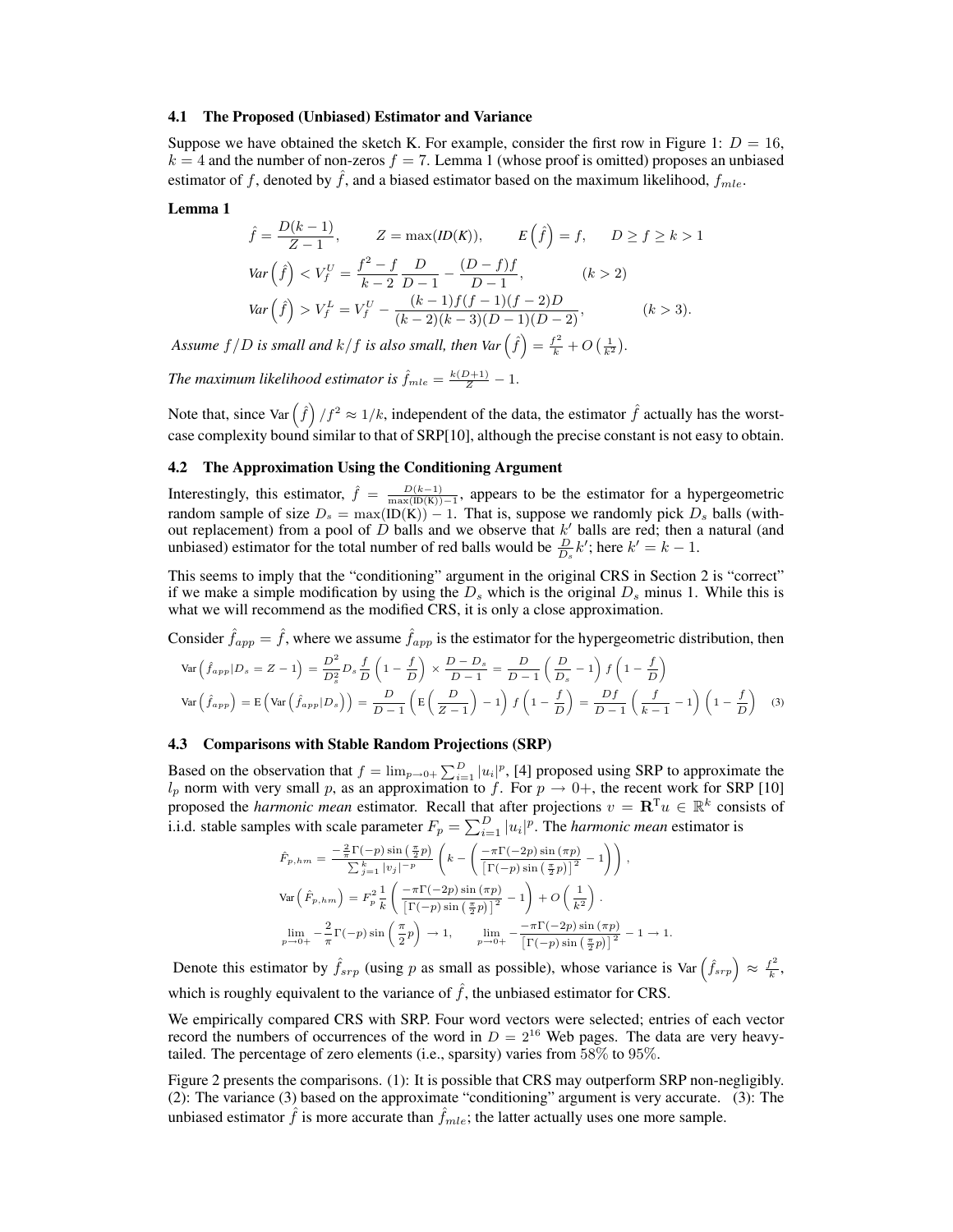

Figure 2: Comparing CRS with SRP for approximating Hamming norms in Web crawl data (four word vectors), using the normalized mean square errors (MSE, normalized by  $f^2$ ). "CRS" and "CRS+mle" respectively correspond to  $\hat{f}$  and  $\hat{f}_{mle}$ , derived in Lemma 1. "SRP" corresponds to the *harmonic mean* estimator of SRP using  $p = 0.04$ . " $1/k$ " is the theoretical asymptotic variance of both CRS and SRP. The curve labeled "Approx. Var" is the approximate variance in (3).

# 5 The Modified CRS Estimation Procedure

The modified CRS estimation procedure is based on the theoretical analysis for using CRS to approximate Hamming norms. Suppose we are interested in the distance between rows  $u_1$  and  $u_2$  and we have access to sketches  $K_1$  and  $K_2$ . Our suggested "equivalent" sample size  $D_s$  would be

$$
D_s = \min\{Z_1 - 1, Z_2 - 1\}, \qquad Z_1 = \max(\text{ID}(K_1), Z_2 = \max(\text{ID}(K_2)).\tag{4}
$$

We should not include elements in  $K_1$  and  $K_2$  whose IDs are larger than  $D_s$ 

Consider K<sub>1</sub> and K<sub>2</sub> in Figure 1, the modified CRS adopts  $D_s = \min(10-1, 8-1) = \min(9, 7) =$ 7. Removing  $10\{8\}$  from K<sub>1</sub> and  $8\{7\}$  from K<sub>2</sub>, we obtain a sample for  $u_1$  and  $u_2$ :

$$
\tilde{u}_{1,1} = 5, \ \tilde{u}_{1,4} = 1, \ \tilde{u}_{1,6} = 7,
$$
\n $\tilde{u}_{2,2} = 9, \ \tilde{u}_{2,3} = 2, \ \tilde{u}_{2,5} = 6.$ 

All other sample entries are zero:  $\tilde{u}_{1,2} = \tilde{u}_{1,3} = \tilde{u}_{1,5} = \tilde{u}_{1,7} = 0$ ,  $\tilde{u}_{2,1} = \tilde{u}_{2,4} = \tilde{u}_{2,6} = \tilde{u}_{2,7} = 0$ .

## 5.1 A Generic Estimator and Approximate Variance

Rigorous theoretical analysis on one pair of sketches is difficult. We resort to the approximate "conditioning" argument using the modified  $D_s$  in (4). We consider a generic distance  $d_g(u_1, u_2) =$ Consider a generic distance  $D_g$  in (+). We consider a generic distance  $u_g(u_1, u_2)$   $\sum_{i=1}^D g(u_{1,i}, u_{2,i})$ , and assume that, conditioning on  $D_s$ , the sample  $\{\tilde{u}_{1,j}, \tilde{u}_{2,j}\}_{j=1}^{D_s}$  is exactly equivalent to the sample from randomly selected  $D<sub>s</sub>$  columns without replacement. Under this assumption, an "unbiased" estimator of  $d_g(u_1, u_2)$  (and two special cases) would be

$$
\hat{d}_g(u_1, u_2) = \frac{D}{D_s} \sum_{i=1}^D g(\tilde{u}_{1,i}, \tilde{u}_{2,i}), \quad \hat{d}_p = \frac{D}{D_s} \sum_{j=1}^{D_s} |\tilde{u}_{1,j} - \tilde{u}_{2,j}|^p, \quad \hat{d}_{\chi^2} = \frac{D}{D_s} \sum_{j=1}^{D_s} \frac{(\tilde{u}_{1,j} - \tilde{u}_{2,j})^2}{\tilde{u}_{1,j} + \tilde{u}_{2,j}}.
$$

A generic (approximate) variance formula can be obtained as follows:

$$
\operatorname{Var}\left(\hat{d}_{g}(u_{1}, u_{2})|D_{s}\right) \approx \frac{D - D_{s}}{D - 1} \times \frac{D^{2}}{D_{s}^{2}} D_{s}\left(\mathrm{E}\left(g^{2}(\tilde{u}_{1,j}, \tilde{u}_{2,j})\right) - \mathrm{E}^{2}\left(g(\tilde{u}_{1,j}, \tilde{u}_{2,j})\right)\right)
$$
\n
$$
= \frac{D - D_{s}}{D - 1} \frac{D^{2}}{D_{s}^{2}} D_{s}\left(\frac{1}{D} \sum_{i=1}^{D} g^{2}(u_{1,i}, u_{2,i}) - \left(\frac{1}{D} \sum_{i=1}^{D} g(u_{1,i}, u_{2,i})\right)^{2}\right) = \frac{D}{D - 1} \left(\frac{D}{D_{s}} - 1\right) \left(d_{g}^{2} - \frac{d_{g}^{2}}{D}\right).
$$
\n
$$
\operatorname{Var}\left(\hat{d}_{g}(u_{1}, u_{2})\right) \approx \mathrm{E}\left(\operatorname{Var}\left(\hat{d}_{g}(u_{1}, u_{2})|D_{s}\right)\right) = \frac{D}{D - 1} \left(\mathrm{E}\left(\frac{D}{D_{s}}\right) - 1\right) \left(d_{g^{2}} - \frac{d_{g}^{2}}{D}\right)
$$
\n
$$
= \frac{D}{D - 1} \left(\mathrm{E}\left(\max\left\{\frac{D}{Z_{1} - 1}, \frac{D}{Z_{2} - 1}\right\}\right) - 1\right) \left(d_{g^{2}} - \frac{d_{g}^{2}}{D}\right)
$$
\n
$$
\approx \frac{D}{D - 1} \left(\max\left\{\mathrm{E}\left(\frac{D}{Z_{1} - 1}\right), \mathrm{E}\left(\frac{D}{Z_{2} - 1}\right)\right\} - 1\right) \left(d_{g^{2}} - \frac{d_{g}^{2}}{D}\right)
$$
\n
$$
= \frac{D}{D - 1} \left(\max\left\{\frac{f_{1}}{k_{1} - 1}, \frac{f_{2}}{k_{2} - 1}\right\} - 1\right) \left(d_{g^{2}} - \frac{d_{g}^{2}}{D}\right).
$$
\n(5)

Here,  $k_1$  and  $k_2$  are the sketch sizes of  $K_1$  and  $K_2$ , respectively,  $f_1$  and  $f_2$  are the numbers of nonzeros in the original data,  $u_1$ ,  $u_2$ , respectively. We have used the results in Lemma 1 and a common statistical approximation:  $E(\max(x, y)) \approx \max(E(x), E(y)).$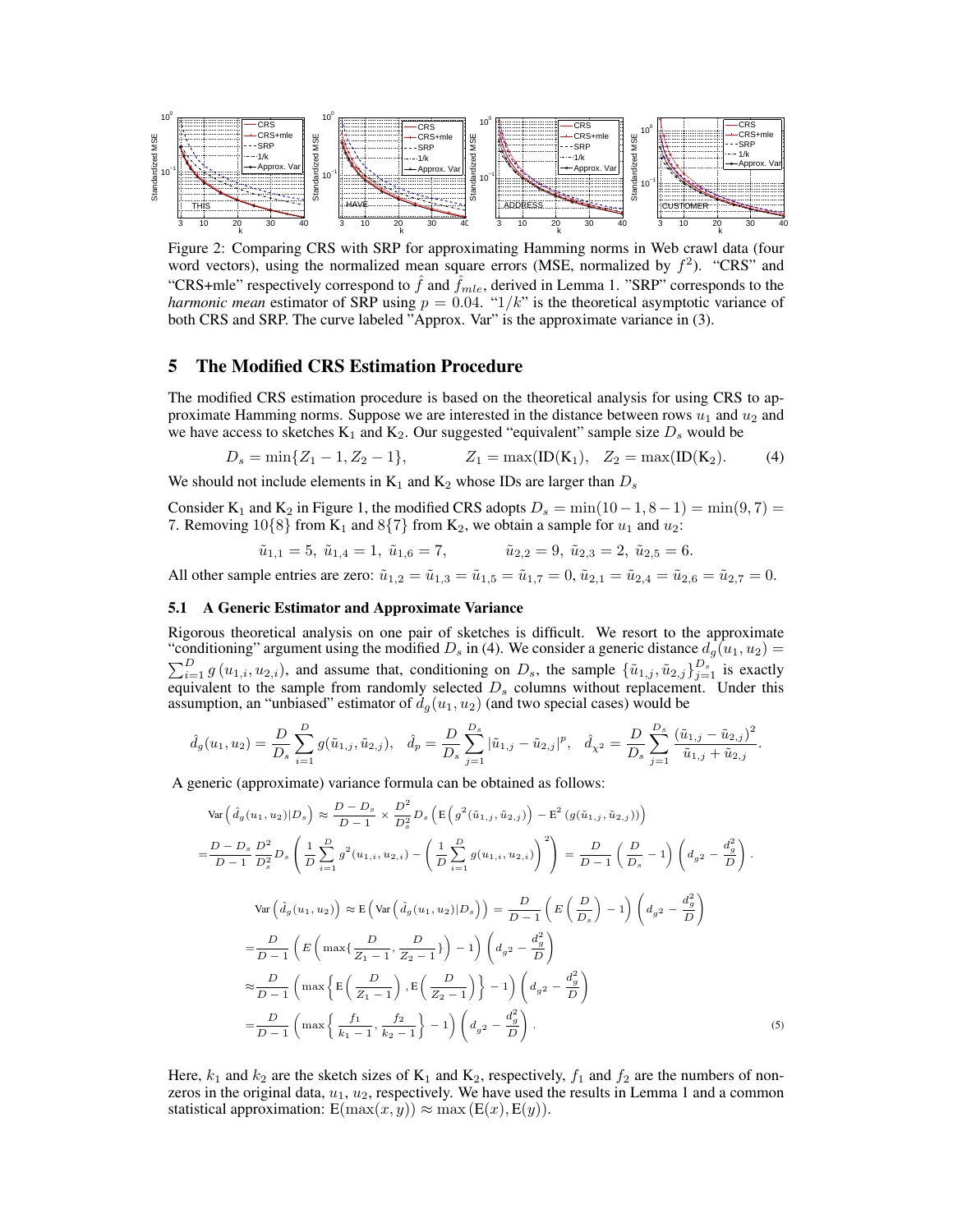From (5), we know the variance is affected by two factors. If the data are very sparse, i.e., From (5), we know the variance is affected by two factors. If the data are very sparse, i.e.,  $\max\left\{\frac{f_1}{k_1-1}, \frac{f_2}{k_2-1}\right\}$  is small, then the variance also tends to be small. If the data are heavy-tailed, i.e.,  $Dd_{g^2} \gg d_g^2$ , then the variance tends to be large. Text data are often highly sparse and heavytailed; but machine learning applications often need to use the weighted data (i.e., taking logarithm or binary quantization). This is why we expect CRS will be successful in real applications, although it in general does not have the worst-case performance guarantees.

The next two subsections apply CRS to estimating the Hamming distance and the  $\chi^2$  distance. Empirical studies [3, 7, 9] have demonstrated that, in text and image data, using the Hamming distance or the  $\chi^2$  distance for kernel SVMs achieved good performance.

# 5.2 Estimating the Hamming Distance

Following the definition of Hamming distance in [4]:  $h(u_1, u_2) = \sum_{i=1}^{D} 1\{u_{1,i} - u_{2,i} \neq 0\}$ , we estimate h using the modified CRS procedure, denoted by  $\hat{h}$ . The approximate variance (5) becomes

$$
\text{Var}\left(\hat{h}\right) \approx \frac{D}{D-1} \left( \max\left\{ \frac{f_1}{k_1 - 1}, \frac{f_2}{k_2 - 1} \right\} - 1 \right) \left( h - \frac{h^2}{D} \right). \tag{6}
$$

We also apply SRP using small  $p$  and its most accurate harmonic mean estimator[10]. The empirical comparisons in Figure 3 verify two points. (1): CRS can be considerably more accurate than SRP for estimating Hamming distances in [4]. (2): The approximate variance formula (6) is very accurate.



Figure 3: Approximating Hamming distances (h) using two pairs of words. The results are presented in terms of the normalized (by  $h^2$ ) MSE. The curves labeled "Approx. Var" correspond to the approximate variance of CRS in (6).

In this example, the seemingly impressive improvement of CRS over SRP is actually due to that we used the definition of Hamming distance in [4]. An alternative definition of Hamming distance is  $h(u_1, u_2) = \sum_{i=1}^{D} [1 \{u_{1,i} \neq 0 \text{ and } u_{2,i} = 0\} + 1 \{u_{1,i} = 0 \text{ and } u_{2,i} \neq 0\}],$  which is basically the  $l_p$  distance after a binary term-weighting. As we have commented, if using SRP in dynamic data, term-weighting is not possible; thus we only experimented with the definition in [4].

# 5.3 Estimating the  $\chi^2$  Distance

We apply CRS to estimating the  $\chi^2$  distance between  $u_1$  and  $u_2$ :  $d_{\chi^2}(u_1, u_2) = \sum_{i=1}^D \frac{(u_{1,i}-u_{2,i})^2}{u_{1,i}+u_{2,i}}$  $\frac{u_{1,i}-u_{2,i}}{u_{1,i}+u_{2,i}}$ . According to (5), the estimation variance should be approximately

$$
\frac{D}{D-1}\left(\max\left\{\frac{f_1}{k_1-1},\frac{f_2}{k_2-1}\right\}-1\right)\left(\sum_{i=1}^D\frac{(u_{1,i}-u_{2,i})^4}{(u_{1,i}+u_{2,i})^2}-\frac{d_{\chi^2}^2}{D}\right),\tag{7}
$$

which is affected only by the second moments, because  $\sum_{i=1}^{D} \frac{(u_{1,i}-u_{2,i})^4}{(u_{1,i}+u_{2,i})^2}$  $\frac{\left(u_{1,i}-u_{2,i}\right)^4}{\left(u_{1,i}+u_{2,i}\right)^2} \leq \sum_{i=1}^D (u_{1,i}+u_{2,i})^2.$ There are proved negative results [6] that in the worst-case no efficient algorithms exist for approximating the  $\chi^2$  distances. CRS does not provide any worst-case guarantees; its performance relies on the assumption that the data are often reasonably sparse and the second moments should be reasonably bounded in machine learning applications.

Figure 4 presents some empirical study, using the same four words, plus the UCI Dexter data. Even though the four words are fairly common (i.e., not very sparse) and they are heavy-tailed (no termweighting was applied), CRS still achieved good performance in terms of the normalized MSE (e.g.,  $\leq$  0.1) at reasonably small k. And again, the approximate variance formula (7) is accurate.

Results in the Dexter data set (which is more realistic for machine learning) are encouraging. Only about  $k = 10$  is needed to achieve small MSE.